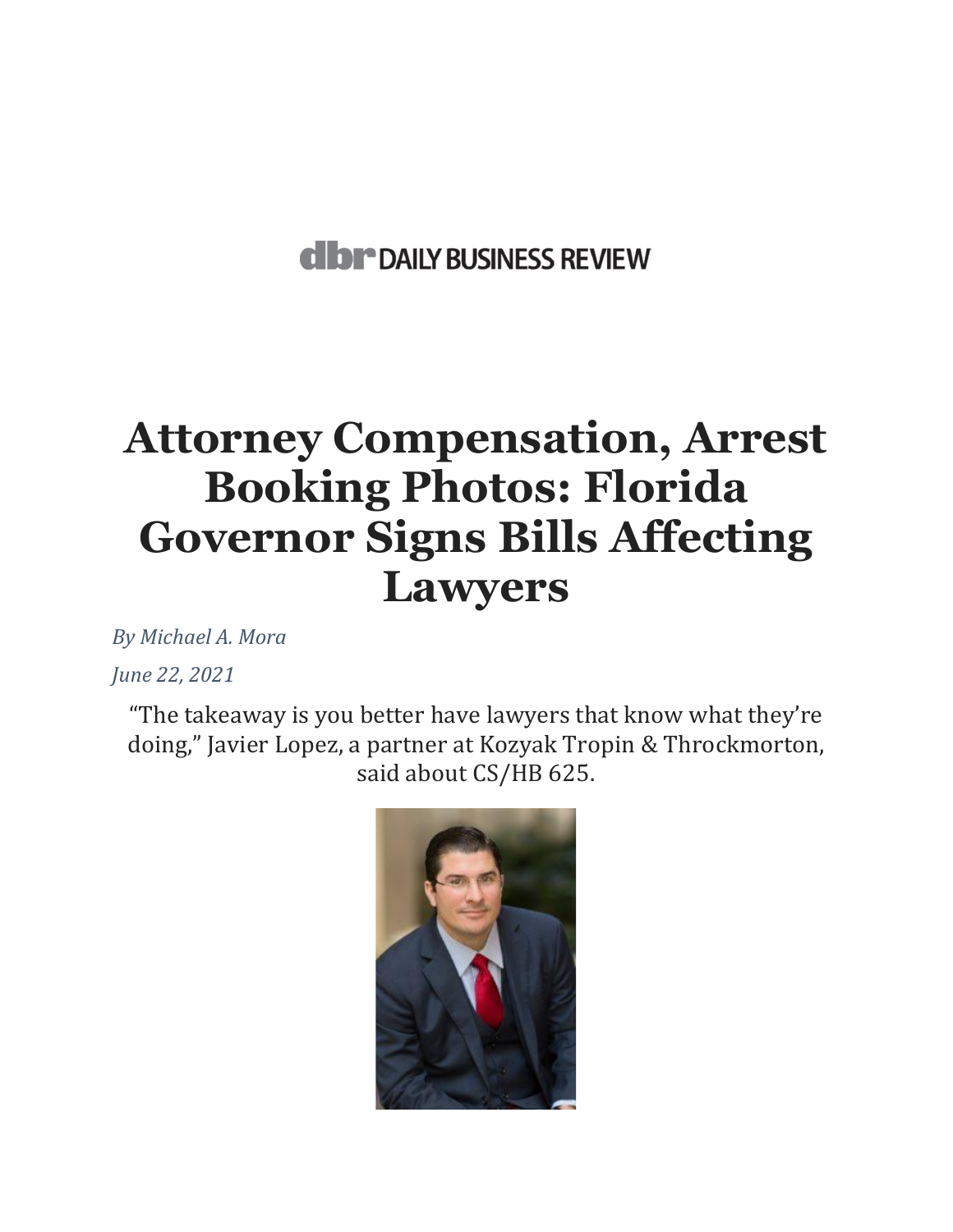The Florida governor signed nearly 45 bills into law on Monday, with at least five that will impact the legal profession.

Among the new laws is [CS/HB 625,](https://www.flsenate.gov/PublishedContent/Session/2021/BillSummary/Judiciary_JU0625ju_00625.pdf) which requires lawyers to provide a set of disclosures to the personal representative or trustee in probate or trust administration services if the attorney intends to charge a fee using the statutory fee schedule.

Javier Lopez, a partner at Kozyak Tropin & Throckmorton in Miami, said transparency is always a win for attorneys in their profession.

"The takeaway is you better have lawyers that know what they're doing," Lopez said about CS/HB 625. "In these types of bills, you see an excuse or harmless-error exception. But the bill does not seem to have that exception. So if the lawyer does not make these disclosures, the attorney may not be paid for his or her legal services without prior court approval."

A second bill Florida Gov. Ron DeSantis signed into law is [CS/SB 1046,](https://www.flsenate.gov/Session/Bill/2021/1046/BillText/er/HTML) which prohibits the republishing or dissemination of select arrest booking photos.

The bill strengthens an existing law on mugshots, now exposing a person or entity to civil action, if they were required to remove the arrest booking photo from their website.

## **'Monetizing humiliation'**

Brian Bieber, a partner at GrayRobinson in Miami, said the bill is long overdue and will protect millions of Americans from one of the drawbacks of the Internet.

Bieber said one thing worse than having a photograph published in the worst moment of a person's life is that he or she cannot erase it from the Internet.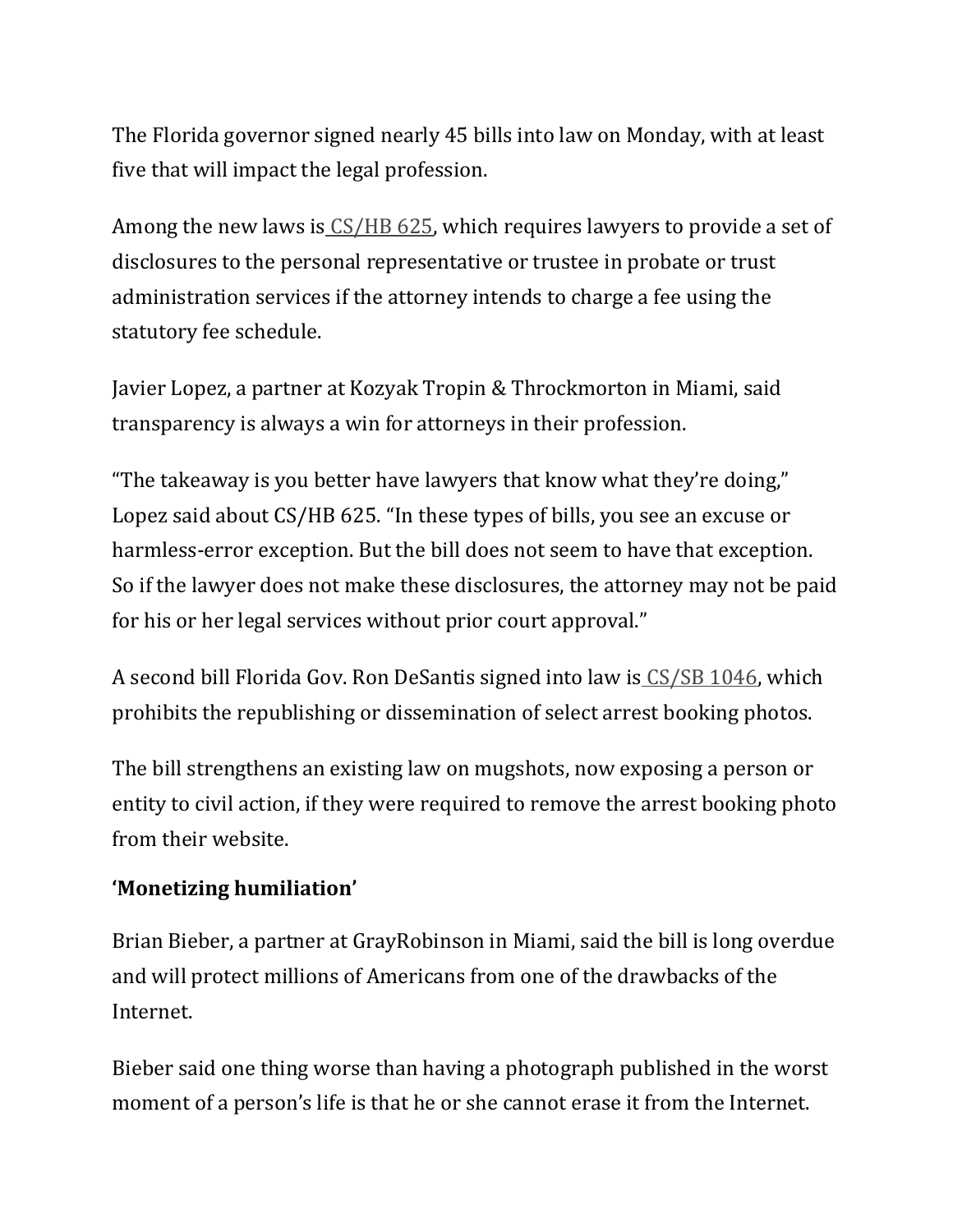"This will affect criminal defense lawyers because we will now be able to tell clients with confidence that if we are successful in having their case dismissed, we will be able to wipe all records of the arrest from the face of the internet," Bieber said.

Kendall Coffey, a partner at Coffey Burlington in Miami, said the arrest booking photos were originally utilized as a deterrent in crimes, like driving under the influence of alcohol, so a person would be motivated to take a taxi rather than risk capture from authorities.

"Beyond some benefit for law enforcement as a deterrent, it has also become a small industry of monetizing humiliation," said Coffey, a former U.S. Attorney in the Southern District of Florida. "This is an amendment to existing laws. The idea is that there should not be an ability for a private website to post mugshots and for a price, take them down."

A third bill signed into law, [CS/CS/SB 1040,](https://www.flsenate.gov/Session/Bill/2021/890/BillText/er/HTML) covers the duties of the state attorney general. The legislation will relieve the department of legal affairs from select responsibilities, including those associated with certain neighborhood-improvement districts.

And the law will authorize some declarations during a state of emergency that can be extended by executive order.

The Sunshine State governor also signed into law [CS/HB 425.](https://www.flsenate.gov/Session/Bill/2021/425/BillText/er/PDF)

Under the bill, in connection with the disposition of unclaimed property, the department of financial services will be required to provide copies of select wills and trusts, along with any relevant codicils or amendments, to certain people upon request. The bill also included an increased threshold required to use a different method of identity verification for electronic claims.